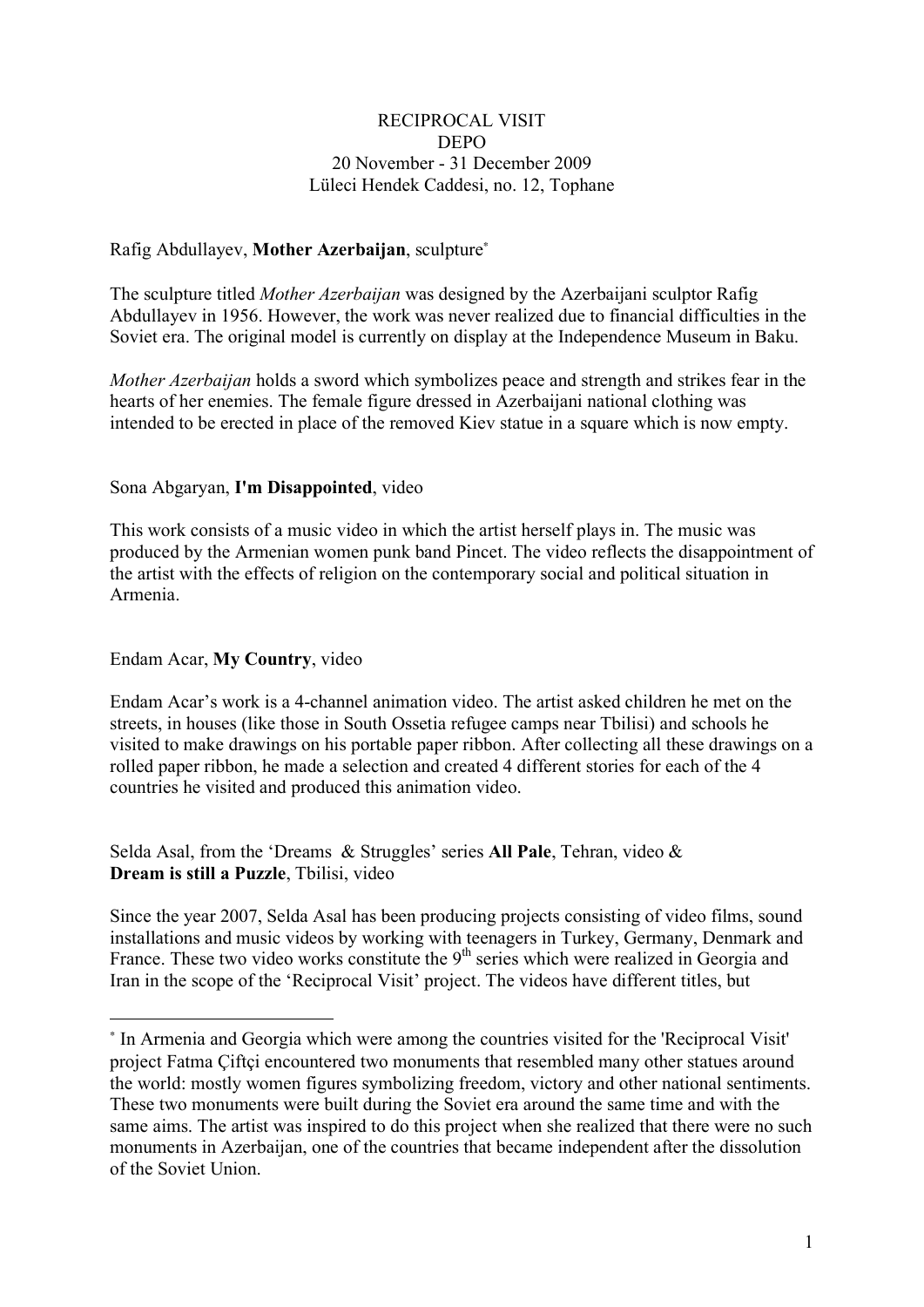conceptually they all focus on 'dreams and struggles.'

The artist creates workshop spaces in order to collaborate with youngsters on texts focusing on dreams and struggles and then prepares a new collage text from parts of what they have written. This collage text forms the lyrics of the video works. The music in the videos is produced in collaboration with different musicians each time and the final work is filmed by the artist to form the final version of the video work.

### Volkan Aslan, **Under Construction**, installation & 4 books

In each of the four books that complete the installation there are numerous photographs taken by the artist where the traces of the communist regime in Georgia, Armenia and Azerbaijan and the Islamic revolution in Iran are visible and coexist with renewal processes. In all the countries visited in the scope of the 'Reciprocal Visit' project it is noticeable that there are constant renewal and construction processes going on. This installation is composed of ready made objects, personal belongings, photographs and drawings collected during the journey. Their veiled condition just like the historical processes in the countries they belong to create the sense that the efforts for renewal, restoration and reform will never cease completely. No matter how much these historical documents are veiled, the fact they exist cannot be obliterated and this reminds one that certain things will never change.

# Volkan Aslan, **Chapter 3; Chapter 4; Chapter 8; Chapter 11**, 8 photographs

Volkan Aslan collected this series of photographs during a visit to the house of a photographer who works for a communist newspaper in Yerevan. These 8 photographs were taken from a series of 17 film stills with Russian subtitles that the photographer captured at various closed and open-air film theaters. The artist arranged these stills from different films in a way that they would communicate with each other. The series composed of images shot by a film director, framed by a photographer and rearranged by the artist brings together three different time periods, three different tools of communication and three different cultures.

# Fatma Çiftçi, **Lada**, video

Ladas were cheap cars produced for the public in the Soviet era with similar aims as the production of beetle model Volkswagens during the Nazi era. The video is composed of photographs the artist took during her journey to Georgia, Armenia and Azerbaijan of Lada cars – one of the rare images reminiscent of the Soviet era – where their license plates are visible.

#### Shahab Fotouhi, **Untitled**, video

# Zeren Göktan, **Aboveground**, video

In all the visited countries including Turkey Zeren Göktan worked with 'pigeon raisers', which is a hobby-like profession many people are familiar with, but also a very particular profession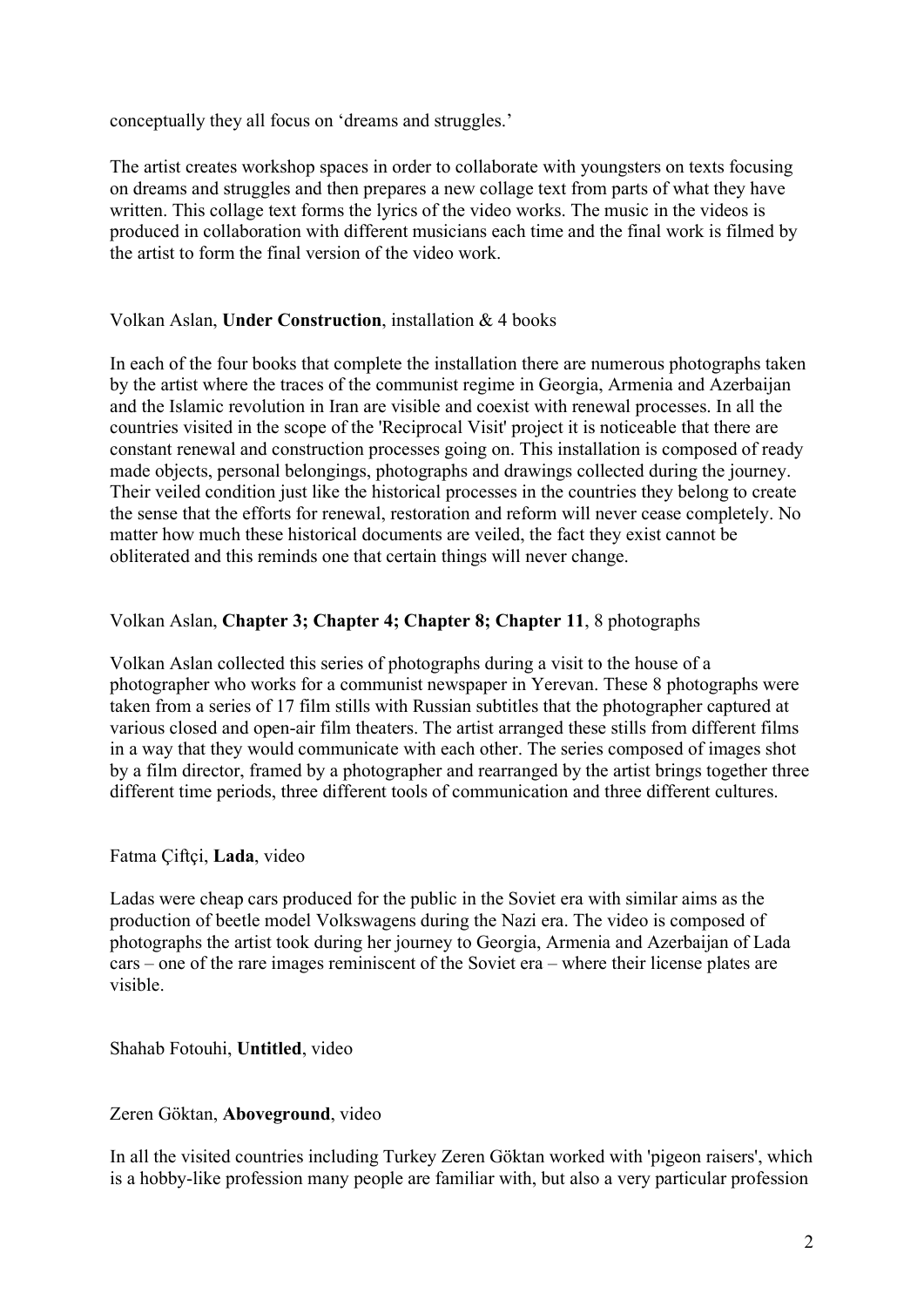and an Eastern phenomenon specific to this region. The name of this project is *Aboveground* because this culture is only visible if you look towards the sky. It also exists in United States, Europe and Asia but with major cultural dis-similarities. By filming and interviewing pigeonraisers the artist focuses on the relationship of these men with pigeons. Pigeon-raising is a 'manly' thing to do. Göktan also searches for women pigeon-raisers although on some level she knows that she will never be able to find one. She chooses to remain optimistic and persistently asks each man if he ever saw a woman doing this and why not. For these men this is a place where they can free their souls and genuinely love. It is also a place where they can escape from the struggles of real life and 'bad habits' like going to coffee houses and playing cards. Consequently some form of ideology is created through an obsession with pigeons. This ideology seems to exist in a universe that is beside the realm of everyday life and not inside it. The work is a poetic-editing of Göktan's research.

### Deniz Gül, **Untitled Series**, text series

Deniz Gül tried to engage in dialogs on politics with people she met in the region which would take place in their daily routine. She asked them the following question: "What kind of rebellions are there in the name of achieving free expression?" After she returned she started writing about the voices she collected, discussions, talks and rebellions she witnessed during her journey, news she recorded from the TV and the radio, sounds accumulating in her mind and the inner dialogs that developed while she was experiencing this process. The text series composed of the stories Gül collected on a daily basis in a way that will reveal a linguistic memory and involves inner transformations can be read on the A5 size papers she placed on the wall.

#### Ali Hasanov, **Think of the Radio**, video

'Oblique Strategies' written by Brian Eno was the starting point of Hasanov's work in İstanbul. From over one hundred phrases written by Eno he chose the only phrase he could relate to and focused on it: "think of the radio." This phrase opens up a way for us to rethink about ourselves and our speeds at a time when we have gotten used to living on the edges at maximum speeds and in crazy states. In this 5-minute video, the artist with a background in performance focuses on the gestures of people with very gradual movements. While in our day technology has made speed an integral part of our lives, these still images aim to drag the viewers to 5 minutes of inertia.

#### Ali Hasanov and Nadia Tsulukidze, **Appointment**, video

The meeting of the two artists at the second workshop held at the Tobacco Warehouse in July.

# Gözde İlkin, **Special Passport**, object

During the 'Reciprocal Visit' journey, the process of crossing borders and experiencing each time a mode of existence as a factor of 'border violation' led me to interrogate my identity and question where I am departing from and where I am going over and over again. On the one hand physical stance lost its significance and identity itself became the only factor of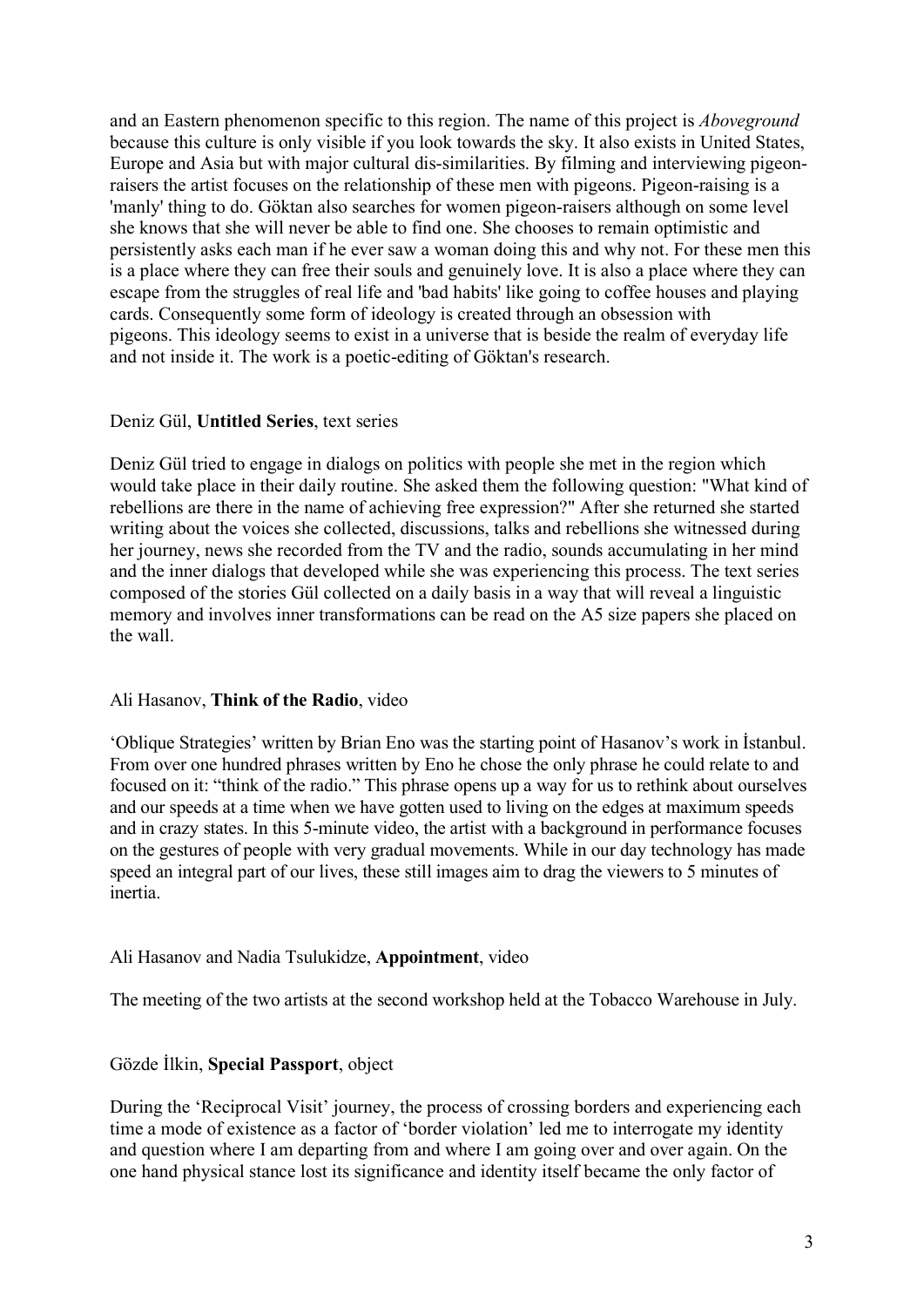border violation and on the other hand the dialogs in the visited countries 'deported' all these violations. While I was thinking about violation and borders, I had the idea of stitching a passport which would pose 'as' a passport. When the passport that makes its owner invited and acceptable was transformed into a violation object itself its function suddenly changed. Due to its color and the associated definitions what was originally a normal passport became an object of violation. The stitching work increasingly became a long, tiresome and boring process – just like those moments experienced at every border crossing when the perception of identity disappeared.

# Gözde İlkin, **Temporary Juxtapositions**

The wall installation is composed of waste material, paper, needlework on handkerchiefs and found objects collected and recorded during the 'Reciprocal Visit' journey for 18 days. Beginning with the question "how can I get to know a country, its people and its stance in three days," I started collecting waste materials and handcrafts at every destination we visited after Georgia. We can say that the wall installation *Temporary Juxtapositions* including images embroidered on ephemeral material and found objects is a map of the momentary dialogs and encounters experienced during the journey made out of waste material.

### Ceren Oykut, **Butterfly**, map drawing, sewed rubber cloth

The map-cloth cloth is a product of the entire journey – from Turkey to Georgia, Armenia, Azerbaijan and to Iran. It was sawn in collaboration with Gozde İlkin. During this journey in April 2009 Ceren Oykut had followed on the map all the roads taken by minibuses and trains to travel from one country to another. In addition to this she drew all the roads taken by each artist during their work and research journeys in the visited towns. Finally she drew small draft plans (personal maps breaking away with the usual geographical mappings) based on the roads taken by the artists. During the second workshop Oykut transformed all the roads she drew into a patronage map and turned them into a costume.

# Gökçe Süvari, **Haunted**, drawing and text arrangement

The title of this work is a quotation from a dialog in an old cult horror film ('The dead whose haunted souls haunt the living'). It is composed of various stories – some interesting and some humorous – the artist created based on the conversations she had, the sound recordings she made, the notes she took in the countries she visited, as well as everyday situations and her own interpretations. We can say that it is a fragmented version of a journal in the form of a book. The stories include anecdotes belonging to nostalgia for the past and involving changing circumstances and sometimes humorous remarks about them.

#### Sophia Tabatadze, **Traveler's Journal**, print on paper

Tabatadze first prepared notebooks composed of print outs of e-mail messages the artists sent to each other. During the first and second workshops the artists used these notebooks to take notes like journals. In this way invisible personal notes about the project were collected. The